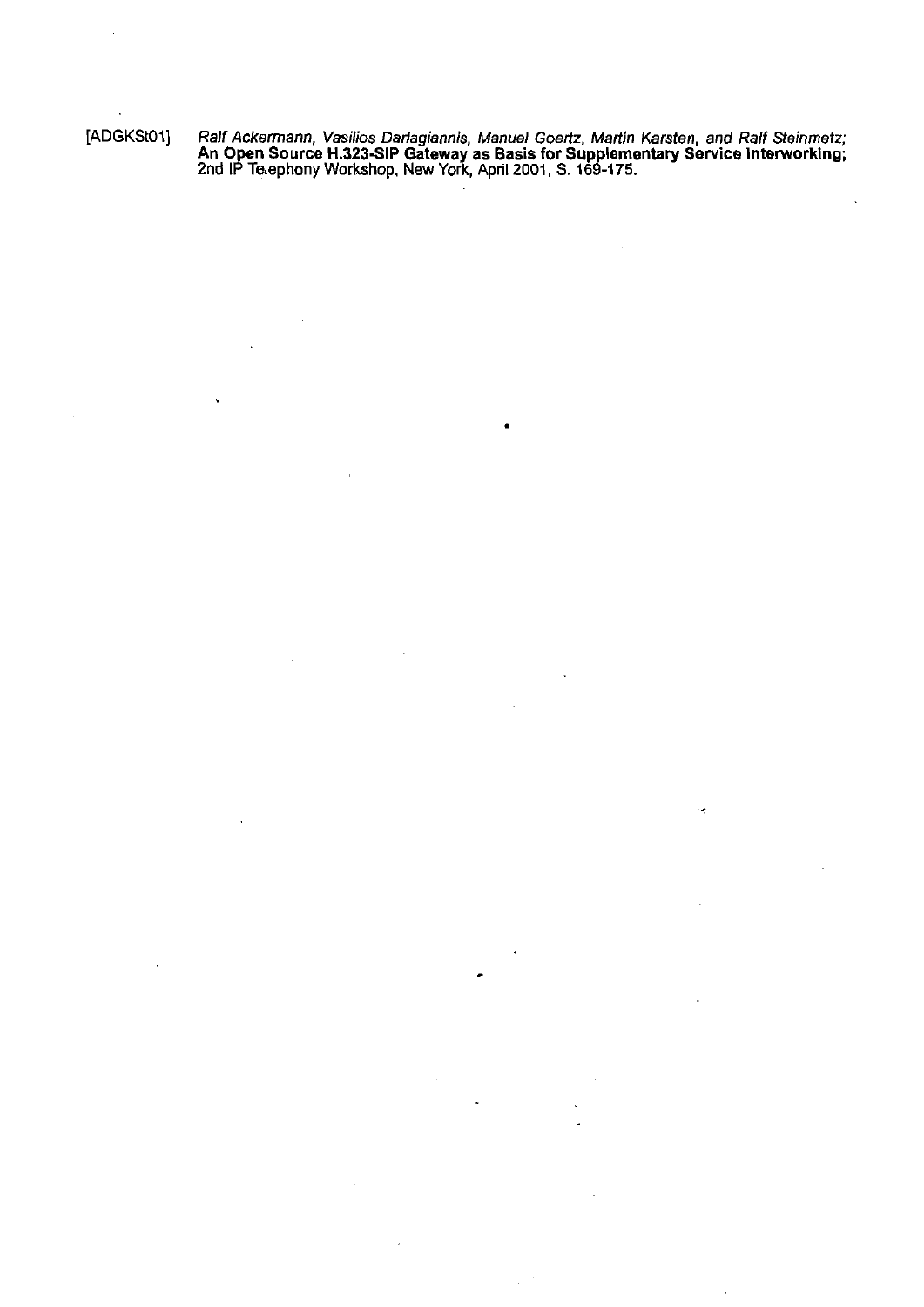# An Open Source H.323-SIP Gateway as Basis for **Supplementary Service Interworking**

R. Ackermann<sup>1</sup>, V. Darlagiannis<sup>1</sup>, M. Görtz<sup>1</sup>, M. Karsten<sup>1</sup>, R. Steinmetz<sup>1, 2</sup><br>1. Darmstadt University of Technology

Industrial Process and System Communications (KOM) 2 - German National Research Center for Information Technology (GMD IPSI) {Ralf.Ackermann, Vasilios.Darlagiannis, Manuel.Goertz, Martin.Karsten, Ralf.Steinmetz}@KOM.tu-darmstadt.de

Abstract-IP telephony is currently evolving from a more or less stil-I experimental towards a carrier grade service which has the potential of extensive use both within the Internet as well as in Intranets. Currently we see the two signaling protocol families H.323 and SIP existing and further evolving simultaneously. For both, efforts are done to not only establish basic calls but to enable so called Supplementary Services. This is generally considered one precondition for replacing the functionality of existing conventional PBXs on top of a standard protocol. Nevertheless solutions that support more then just basic call scenarios are at the moment still often based on proprietary protocols or protocol extensions.

Since we assume that both H.323 and SIP are going to coexist for a longer future period, gateways between both protocol families are of large interest and research, standardization and development activities have been spent on those.

As part of an industry research cooperation we have (independently from other efforts) developed and deployed a fully Open Source H.323/SIP gateway. The paper shows its concepts and describes its use as a powerful reference implementation basis for further development targeting at the mapping and gatewaying of Supplementary Services. Our gateway's modular, flexible and extensible architecture as well as the usage of scripting functionality both for configuration as well as internal protocol processing enables the usage of different basic software components (e.g. protocol stacks) in a fast prototyping way. We consider this especially important, since the existing freely available stacks (such as OpenH323) do not support H.450 or SIP Supplementary Services at the moment.

Keywords-IP Telephony, SIP, H.323, Gateway, Supplementary Services, Rapid Prototyping and Testing of Services

#### I. INTRODUCTION

Providing gateway functionality between different protocol stacks is a ongoing task and challenge. For making an operational prototype or even a product, designers and implementors do not only have to find and describe the mappings between the protocol primitives of both signaling "worlds" but also to establish a framework for "glueing" protocol stacks and their implementations together. In most cases this work can not start from scratch, but has to consider the existing design of the components that get connected. Thus, their implementation, interfaces and dynamic behavior may be more or less suited for usage within a common application. In general, combining two software products that have been implemented independently and without considering further combined use, is not an easy task.

In addition to basic call connectivity IP telephony has to offer services that are comparable or even more sophisticated services than those of the PSTN.

The paper is organized in the following main parts. After a short introduction of the IP signaling protocols H.323 and SIP, their specifics and implications for interworking we present the requirements for the gateway followed by a description of the architecture that we have developed and implemented. This includes a critical evaluation of the specifics of basic software components as well as the features of our system. Then we show our approach for enhancing the gateway for Supplementary Services on the example of a H.450 to SIP mapping scenario. Finally we conclude our paper and give an outlook on future tasks and activities.

#### II. IP TELEPHONY SIGNALING PROTOCOLS

The two existing IP telephony signaling protocols H.323 [1] and SIP [2] are currently evolving simultaneously. Both deal with the standardized setup, communication parameter negotiation/exchange and teardown of two- or multi-party communication sessions. While H.323 has been within the focus of especially vendors with a strong PBX and classical telephony background for a longer period, SIP meanwhile gains a very high attraction both from the research community as well as from equipment and service providers. There has been a number of publications [3], [4], [5] that critically review and compare the protocols features and do mainly address complexity and communication overhead.

Especially when doing experiments on porting as well H.323 as SIP software to small end systems (such as the most recent generation of PDAs running WinCE or Linux) we have found, that the more lightweight and extendable SIP approach has a number of benefits concerning criteria such as necessary computing power and even more serious memory footprint<sup>1</sup>.

Both protocol families agree upon the usage of RTP [6] for exchanging media and its companion RTCP for controlling and specfiy a number of well-defined audio codecs  $(e.g. [7], [8], [9])$ for transmitting media data, but differ in the way control information is exchanged and processed within the internal protocol state machines.

Since the coexistence of both protocol families is expected for a longer future period, gatewaying between both  $-$  thus enabling interconnected end systems to use their specific signaling and protocol semantics while mapping them transparently  $-$  is a challenge for appropriate interworking units. Their concepts have been described in a number of publications [10], [11] and companies as well as number of implementors within the re-

<sup>&</sup>lt;sup>1</sup>OpenH323 ohphone and necessary libraries (cross-)compiled for a Compaq iPAQ PDA (StrongARM processor, 32MB RAM, 16MB Flash) running Linux have a size of 9236292 bytes, a basic SIP UA plus RTP stack can be implemented considerably smaller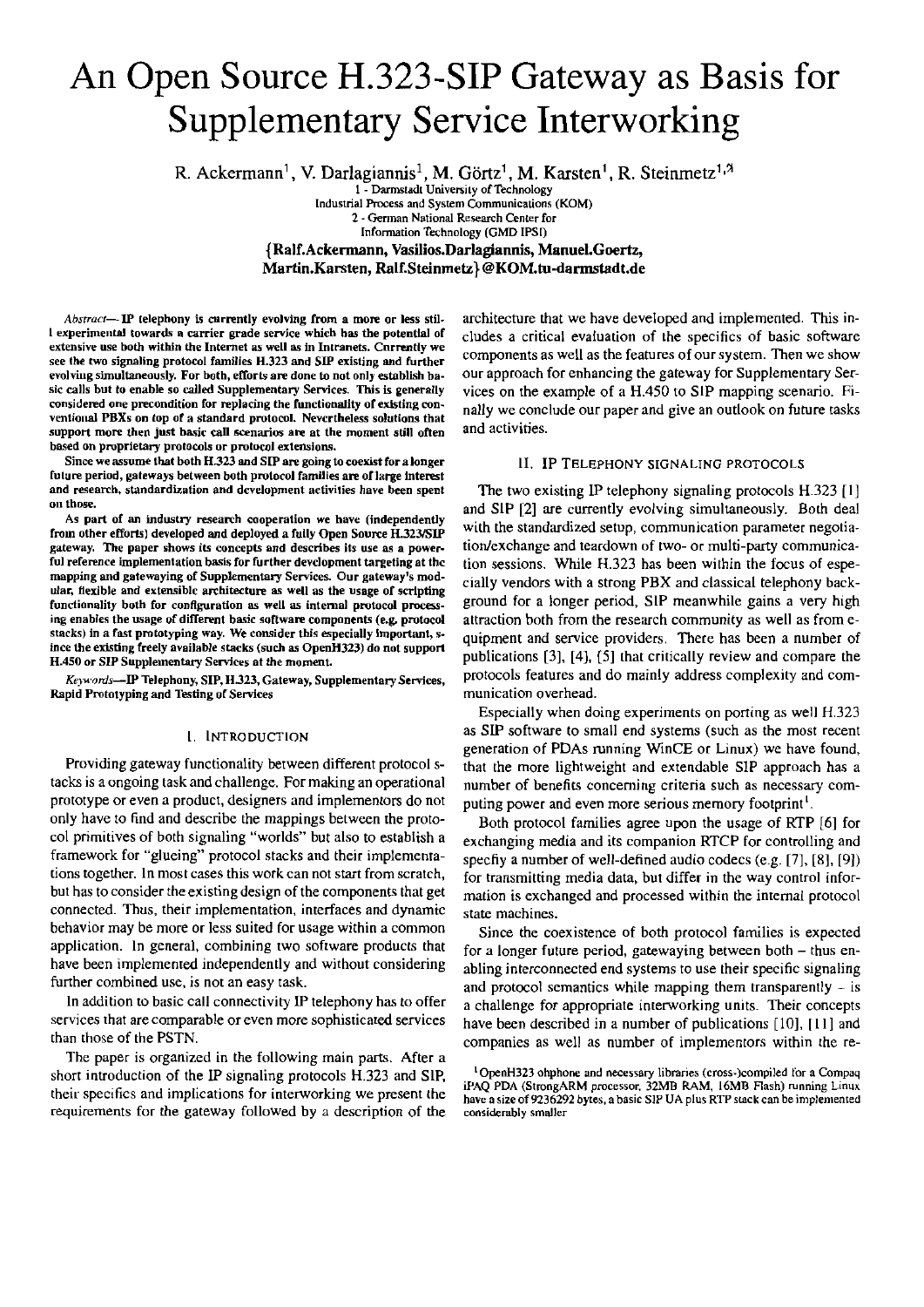# 111. THE H.323lSIP **GATEWAY PROTOTYPE**

# *A. Srarting siruarion*

|                                                                                                    | search community [12] are working on building such solutions.                                                                                                                                                                                                                                                                                                                             | « Usage Conditions (Open Source vs. Evaluation Version<br>vs. Commercial Only Version)                                                                                                                                                                                                                                                                                                       |
|----------------------------------------------------------------------------------------------------|-------------------------------------------------------------------------------------------------------------------------------------------------------------------------------------------------------------------------------------------------------------------------------------------------------------------------------------------------------------------------------------------|----------------------------------------------------------------------------------------------------------------------------------------------------------------------------------------------------------------------------------------------------------------------------------------------------------------------------------------------------------------------------------------------|
| III. THE H.323/SIP GATEWAY PROTOTYPE                                                               |                                                                                                                                                                                                                                                                                                                                                                                           | After an evaluation of several software packages (addition-                                                                                                                                                                                                                                                                                                                                  |
| A. Starting situation                                                                              |                                                                                                                                                                                                                                                                                                                                                                                           | ally to the used stacks we considered the DynamicSoft SIP s-<br>tack [15], the software forming the sipd package [16] and lib-                                                                                                                                                                                                                                                               |
| ments for an implementation are listed in Table I.                                                 | An interworking unit between the two protocols that has to<br>meet the requirements of protocol conformity, call sequence<br>mapping and direct RTP/RTCP media exchange between the<br>communication endpoints (described in detail in [13], [14])<br>should try to use existing or evolving protocol stacks thus low-<br>ering the necessary implementation effort. Out initial require- | dissipate [17]) we have chosen the SIP protocol stack provid-<br>ed by Vovida [18] to integrate with the OpenH323 [19] H.323<br>implementation. Mainly because they are both Open Source,<br>supported by a large developer community, have evolved rather<br>fast, do support multiple platforms and have meanwhile reached<br>a certain level of maturity.<br>B. Basic gatewaying approach |
| Requirement                                                                                        | Implications                                                                                                                                                                                                                                                                                                                                                                              | Figure 1 shows the the basic concept of interworking between                                                                                                                                                                                                                                                                                                                                 |
| Basic Interworking Func-<br>tionality                                                              | Support for H.323- as well<br>as SIP-originated calls from<br>terminals / User Agents with<br>at least minimal interopera-<br>ble media encodings                                                                                                                                                                                                                                         | H.323 and SIP using our H.323/SIP-Gateway [20] as well as the<br>interaction of the components.<br>The gateway component handles the mapping, forwarding<br>and execution of the appropriate signaling messages, where-<br>as the RTP media streams are exchanged directly between the                                                                                                       |
| Handling of different locat-<br>ing and addressing mecha-<br>nisms<br>Interoperability with appli- | Support for co-location with<br>H.323 gatekeepers and SIP<br>UAs becoming "virtual"<br>H.323 subscribers as well as<br>for participants in "protocol<br>clouds" with configurable<br>way and location of address<br>mapping<br>Support for different inter-                                                                                                                               | caller and callee.<br>H.323 Signaling<br>H.323 User Agent<br>H.323 Gatekeeper<br><b>Signaling</b><br>* Registration<br>H.323<br><b>Media Streaming</b><br>* Admission Control<br>H.323<br>* Suppl. Services<br>RTP<br>H.323<br>Media<br>SIP                                                                                                                                                  |
| cations using different pro-<br>tocol versions and variants                                        | working protocol sequences<br>depending on what time<br>media endpoint description-<br>s are available (e.g. H.323v1<br>vs. H323 versions with sup-<br>port for Fast Connect)                                                                                                                                                                                                             | <b>SIP Signaling</b><br><b>SIP User Agent</b><br>Signaling<br><b>Media Streaming</b>                                                                                                                                                                                                                                                                                                         |
| Scalability                                                                                        | Initial support for one call at<br>a time as well as for mul-<br>tiple parallel calls in a full-<br>featured version                                                                                                                                                                                                                                                                      | Fig. 1. Interworking between H.323 and SIP<br>The gateway is first of all supposed to work in a simple s-<br>cenario just using directly connected H.323 terminals and SIP                                                                                                                                                                                                                   |
| Extensibility                                                                                      | Support for different proto-<br>col stacks as well as addi-<br>tional features (such as Sup-<br>plementary Services) as they<br>become available                                                                                                                                                                                                                                          | User Agents. To be really useful in a "real-world environmen-<br>t" it has to support clients attached via fully deployed "protocol<br>clouds" (H.323 terminals using the Gatekeeper Mediated Call<br>Model, SIP User Agents communicating via "chains" of Proxy<br>and Redirect Servers) as well.                                                                                           |

**TABLE 1**  REQUIREMENTS FOR THE GATEWAY

In order to meet those requirements in an efficient way we did an evaluation and pre-selection of H.323 and SIP base components that has been based on the following critena:

Availability, stability and functionality of the package (clientonly vs. full-featured including server component)

. Development and mntime platform (Operating System, implementation language and portability) • Development and Tuntume platform (Operating System<br>plementation language and portability)<br>• Obtainability of program source code and adaptability

• Obtainability of<br>• Interoperability

. Estimated complexity of direct integration witb other components

# *B. Basic garewaying appmach*



Fig. I. **Interworking** between H323 **und SIP** 

We now provide basic information on the building blocks of our implementation.

# *C. Vovidn SIP Archirecture*

Implementations using the Vovida SIP stack (such as the SIP User Agent sua) are usually built using an intemal *Finite Sratr Machine* (FSM) that is driven by events.

The stack originates and receives messages which are forwarded via an internal FIFO. All the events driving the internal FSM **are** encapsulated as objects. Existing events that also carry parameter information and can thus be extended and new events can easily be added. The same applies to the additional transitions which can be notated in a standardized way. The implementations multi-threaded asynchronous message passing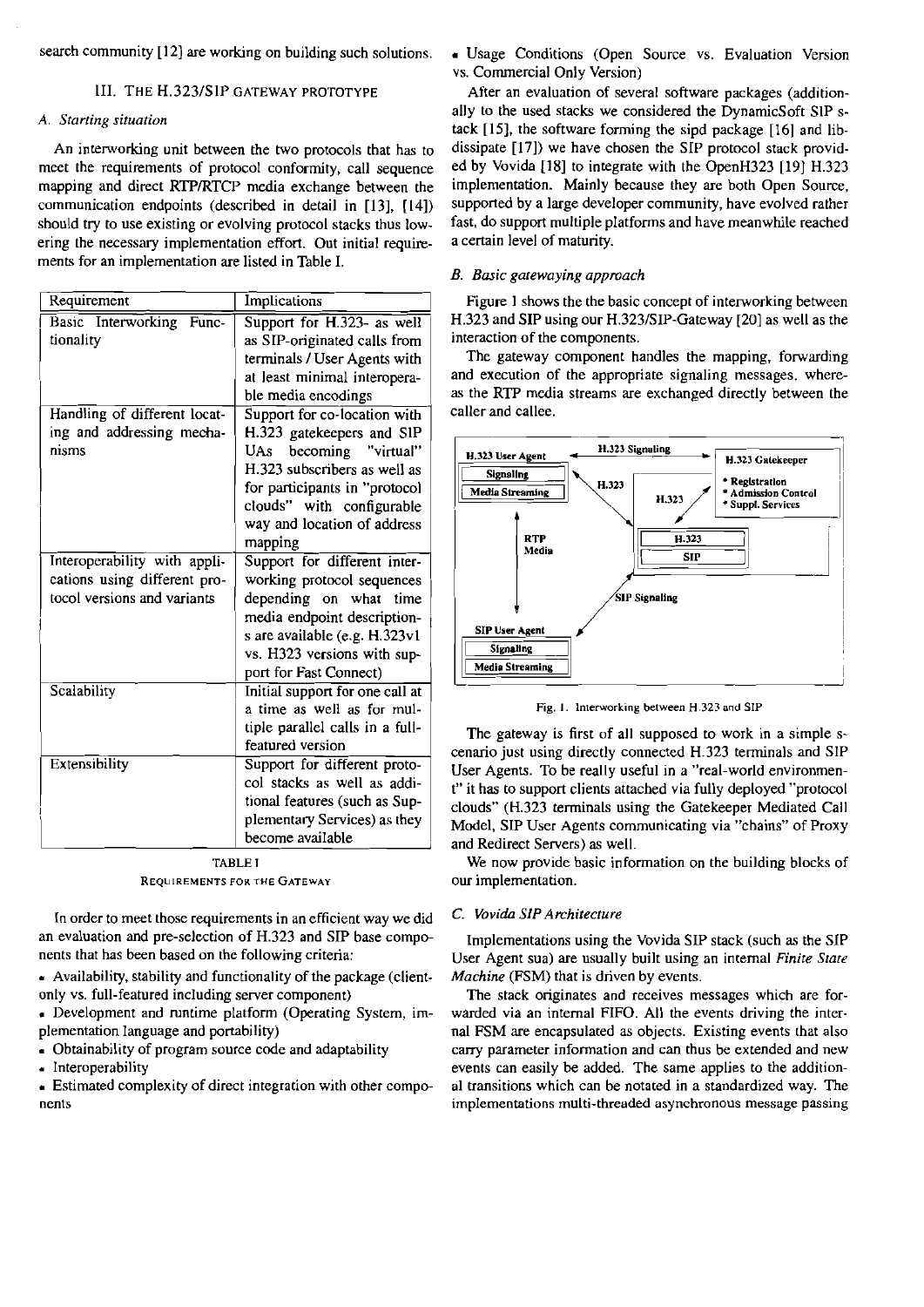approach without the necessity to explicitly call functions directly makes the approach very suitable for loosely coupled interaction and enhancement with other implementations.

# *D. OpenH323 Architecture*

OpenH323 applications are built on top of the powerful network. interprocess communication and threading library *pwlib.*  The source package also provides an ASN.1 parser, that automatically generates code for parsing and generating H.323 P-DUs from their standardized ASN.1 description. The handling and processing of signaling messages is encapsulated in an object oriented way which provides simple but powerful means for extensions. The stack is organized using method calls and callbacks that are associated with the protocol and state transitions.

"Primitives" like *OnlncomingCall* or *OnOpenLogicaIChannel* can easily be enhanced to add additional functionality such as the extraction and modification of source or target addresses and ports when processing the RTP endpoint descriptions in the gateway case. Enhancements benefit from the clear object oriented structure of the software as well as from the availability of not just an OpenH323 based H.323 terminal but also other components like a H.323PSTN gateway (pstngw as part of the base package) that shows a possible interworking functionality. As well as an OpenH323 based gatekeeper [21] as a representation how to deal with requests from multiple communication partners.

# *E. Straight-forward Integration*

The OpenH323 stack uses unique call identifiers referring to a particular call and can be enhanced in a more "close coupling" way by directly calling its methods or registering new methods to be called. We have used that approach for our very first gatewayingexperiments, thus integrating the SIP stack as well as the OpenH323 part in just one common executable holding all the functionality.

# E *More generalried Gareway Architecture*

While the direct integration of two protocol stacks is a valuable approach for creating a first prototype, a more general design must be used for implementing a system that can fulfill its task using a stable and more or less persistent core logic, while combining it with alternative protocol stacks or newer versions of the existing ones. We had to face a rather rapid development of both OpenH323 and Vovida SIP with even changing and non backward compatible classes and interfaces during our project period. Thus a redesign of the gateway has been done, leading to a highly modular system architecture.

Alternative protocol stack implementations ean now be integrated as "plug-ins", by implementing the "glueing" code to connect a new component with the well-designed interfaces of the system. Figure 2 shows the structure of the recent system. with the protocol stacks actually used in grey color and alternatives indicated by dashed lines and boxes.

In this architecture, a *Confrguration Manager* provides the means to connect the gateway with the SIP and H.323 world. The *Connection Manager* handles the sei of the active connections between two end-points that belong to the different signaling worlds. For each new session a *Connection* object is created.



Fig. **2. SIPM.323 Gaieway Architecrure** 

that encapsulates the objects which perform the "translation" of the Parameters between the two protocols. The *H2S component*  is responsible for the mapping of the H.323 messages and state transitions to the their S1P Counterparts, while the *S2H component* is responsible for the reverse translation.

Two interfaces have been defined to increase the modularity of the system. The design of the *SIPlnteface* and the *H323Interface* is based on the set of supported messages of each protocol. Each different message is mapped to a specific method. For example, in the SIP protocol the INVITE message is mapped in the Invite() command. Each parameter of the INVITE message is an argument in the Invite() method. The interface for the H.323 protocol has been designed similarly. Since H.323 is a more complex protocol stack, sub-interfaces can be defined for each protocol included in the suite (e.g.  $H.245$ , H.225, etc.).

The integration of the core gateway components with the implementation of the pmtocol sracks is supported by the abstraction of "Linkage" components. Implementation specific parts for each supported stack and their adaption are placed inside those. In our implementation, there are two specific components to integrate the system with the Vovida SIP protocol stack and the OpenH323 protocol srack. For the SIP part, the *LinkageToVovida* component inside the *LinkageToSIP* component communicates with the core Vovida SIP stack through the asynchronous FIFO that processes every event in the protocol stack.

Similarly, in order to integrate the OpenH323 protocol stack, a new module has been realized, tbe *LinkageToOpenH323,* that implements the callback interface of the OpenH323, as it is required from the specific implementation. All the modification and the implementation details regarding the integration with the specific protocol stacks have been kept in the "Linkage" components. leaving the rest of the system independent.

The arrows in Figure 2 visualize the dynamic behavior of the components. A new SIP message that arrives in the gateway is received from the Vovida component and through the Linkage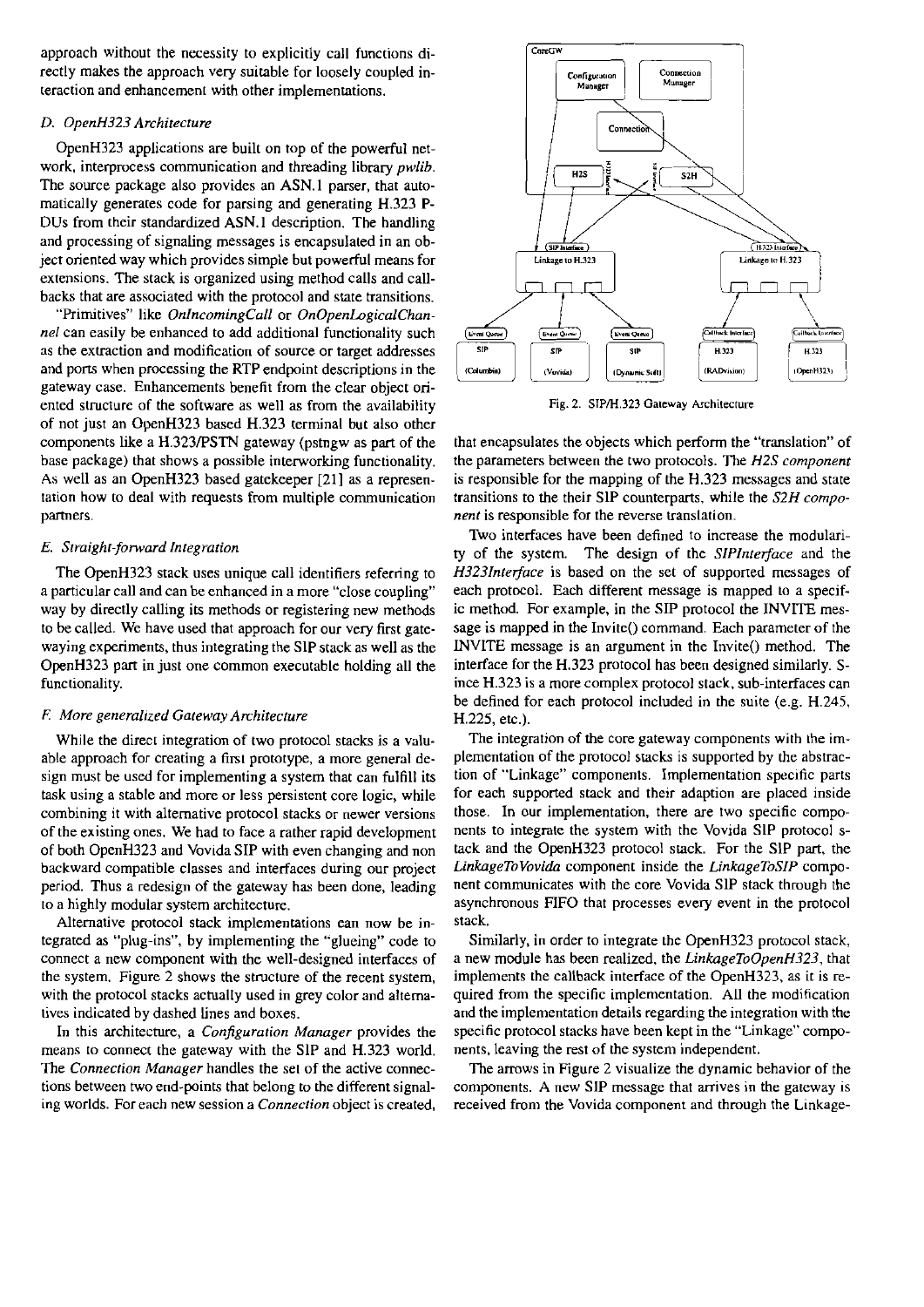ToSIP layer, it is passed to the S2H component. S2H translates Its current features are listed in Table II. Naturally it interoption parameters to the H.323 equivalents and it calls the Link-erates with the SIP User Agent ageToH323 component, which implements the H323Interface. protocol stack. The later component is passing the information to the Open-H323 protocol stack and the new message is transmitted to addressed receiver.

# *G. Flexibility by means of Scripting*

Within the gateway development and customization there are a number of situations where flexible means of descrihing the parsing. modification or generation of signaling PDUs or events and states within the system are very valuable. While this can be done using compiled code it restricts the flexibility and opportunities for rapid prototyping of new mechanisms.

Scripting languages can solve some of these tasks very well. Their drawbacks such as slower execution as well as just limited "compile-time"/static type and correctness checking can be accepted within the environment we have.

Figure 3 shows the usage for address mapping but the the approach can be used for the notation of dynamic protocol sequences as well.



We have chosen to integrate oTcl, an object oriented variant and licensed for evaluation and further use,<br>of Tcl, because of its flexibility, easy integration with Unix IPC We see our implementation as to a certain extent mechanisms and even direct C or C++ linkage. Its mechanisms this one, while our intended licensing policy will differ. The have shown to be well suited for the notation and computation have shown to be well suited for the notation and computation gateway can now (after we reached an agreement with the re-<br>of even complex algorithms [22]. During the development and search contractor) released fully Open S of even complex algorithms  $[22]$ . During the development and search contractor) released fully Open Source. Additionally we test process of the gateway a certain functional block can be  $m$ ill use it as an respected and coded as a call to an oTcl function. This one itself does either gration of Supplementary Services. use generic Tcl code or may wrap native code that is loaded as a shared lihrary at mntime. 1V. CHALLENGES FOR 1P TELEPHONY SERVICE

This allows to build and dynamically modify data and signal- ENHANCEMENTS ing paths by passing information through (named) pipe chains <br>and via command line arguments.<br>piece (which implies a well defined meaning within the H 450 m

identified by the persistent callReferenceValue (CRV) on the well as the description and customization of complex *Commu-*SIP side. Since just the control data but no RTP audio packets basic mechanisms they are provided, composed and fumished. have to be exchanged via the gateway it does not form a performance bottleneck.<sup>2</sup> *C C C C C C C A. Service Description and Parameterization*

ture and end system components both on the H.323 and SIP side. ily addresses service parameterization by untrusted developers

erates with the SIP User Agent sua that is part of the Vovida

| Feature                     | Conformance                                                                                                                                |  |  |
|-----------------------------|--------------------------------------------------------------------------------------------------------------------------------------------|--|--|
| Media capabilities          | Support for participants us-<br>ing G.711 (no further codec<br>negotiation even if both par-<br>ticipants can support those,<br>yet)       |  |  |
| Protocol support            | SIP and H.323 according to<br>the features of the build-<br>ing stacks, support for both<br>H.323v1 style and Fast Con-<br>nect call setup |  |  |
| Environment Integration and | H.323 Gatekeeper-less<br><b>OF</b>                                                                                                         |  |  |
| <b>Address Mapping</b>      | Gatekeeper-attached<br>mode<br>using configurable address<br>mapping within the gateway                                                    |  |  |
| Scalability                 | Support for multiple parallel<br>calls                                                                                                     |  |  |
| TABLE II                    |                                                                                                                                            |  |  |

CURRENT GATEWAV FEATURES

On the H.323 side we were ahle to successfully test the gate-  $\frac{1}{\text{set } sp2.2 \text{ cell } p \text{ any}}$ <br>  $\frac{1}{\text{total } sp2.2 \text{ cell } p \text{ any}}$ <br>  $\frac{1}{\text{total } sp2.2 \text{ cell } p \text{ any}}$ <br>  $\frac{1}{\text{total } sp2.2 \text{ cell } p \text{ and}}$ <br>  $\frac{1}{\text{total } sp2.2 \text{ cell } p \text{ and}}$ <br>  $\frac{1}{\text{total } sp2.2 \text{ cell } p \text{ and}}$ <br>  $\frac{1}{\text{total } sp2.2 \text{ cell } p \text{ and}}$ <br>  $\frac{1}{\text{total } sp2.2 \text{$ opengate [21] and the clients NetMeeting. OpenH323 ohphone (formerly voxilla) and the LP5100 IP phone.

### *I. Availabilify of other implementations*

By the time we finished the first gateway implementation for our research contractor another comparable implementation [23] combining the protocol stack used within the Columbia U-Fig. **3. lntegrating scripting functionality** niversity sipd and OpenH323 became available. It is distributed in a binary evaluation version and source code can be ohtained

will use it as an research and implementation basis for the inte-

*vices* (which implies a well defined meaning within the H.450. $n$ pmtocol framework in the H.323 world) and a more general set *H. Gaieway featrrre set and intemperabilify* of additional hinctionality that we can call *Value Added Ser-*The gateway is able to handle multiple connections that are *vices* (such as e.g. Presence or lnstant Messaging Services as H.323 side as well as by the unique SIP call identifiers on the *nication Workflows).* They differ in both where and by which

The implementation has been tested with different infrastruc-<br>The *Call Processing Language* (CPL) [24] approach primar-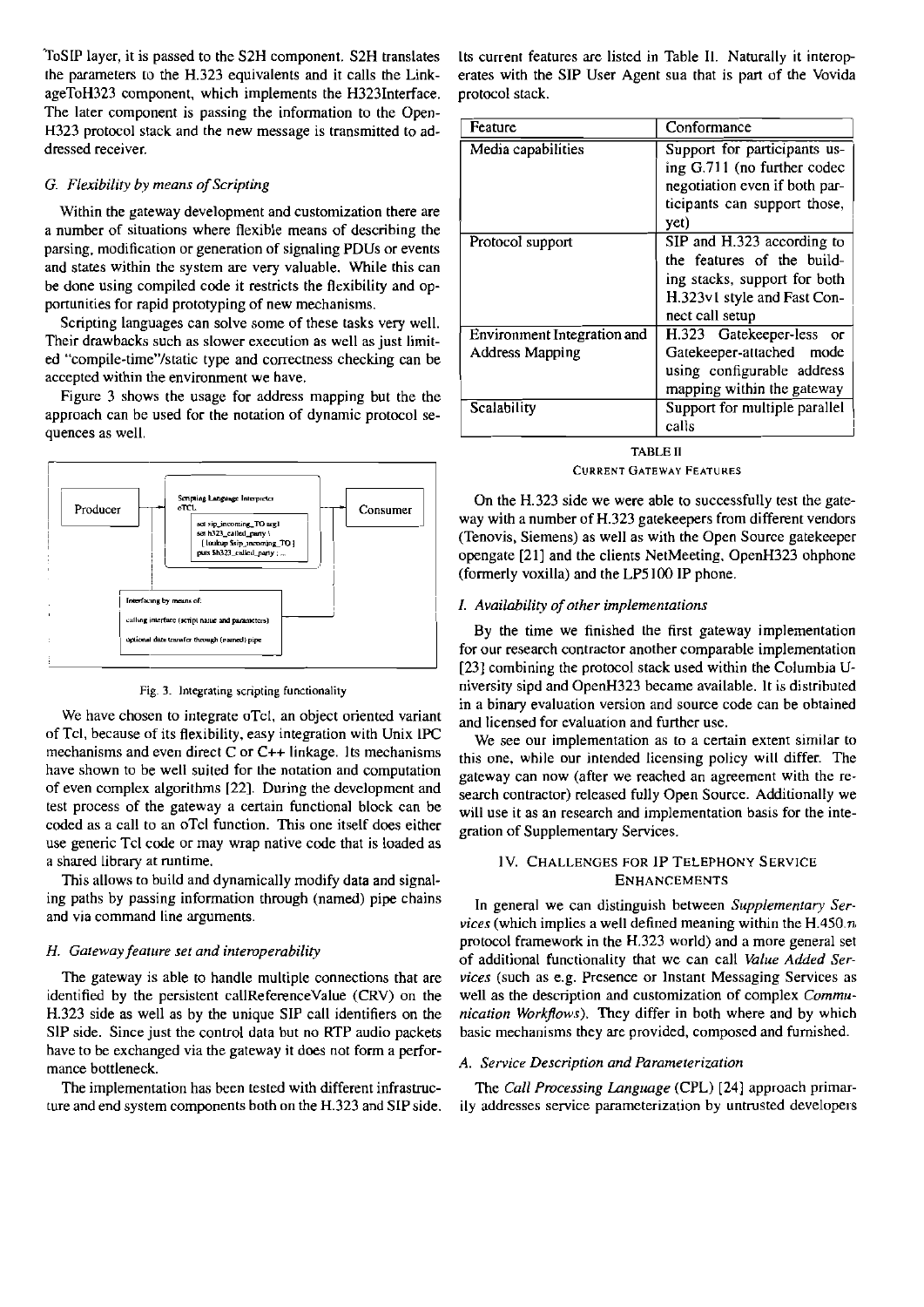Or Users within both end as well as infrastmcture systems. It uses XML for notating the processing of parameters and the intended functionality. Following the iN-Service model CPL is strictly formalized and uses a decision graph technique, hence a *Directed Acyclic Graph* (DAG), to describe the flow of the program. This allows methods for analyzing worst-case paths and a guarantee for well-defined termination.

CPL scripts can be transported and placed either by out-ofband means but preferably using core protocol mechanisms such as the transport as payload of a SIP REGISTER message. The usage of CPL for creating and describing service logic for H.323 telephony systems is currently under evaluation and ongoing discussion with participation of experts from hoth the ITU as well as the **IETF** groups.

### *B. Itlregration Mechoriisms*

Whereas the CPL approach assumes a runtime-environment that has been pre-established within the infrastmcture and end system components (and primarily needs to be parameterized), services can also be provided at a lower (more implementation centric) level.

At the momerit two programming language and implementation mechanisms for SIP are proposed. For tmsted developers an extended CGI (Common Gateway Interface) called *SIP C-GI* [25] is considered. The CGI technique is well known for creating dynamic content for web pages or uiggering extemal interactions in the http environment. It is well-suited for developing applications using any programming language and having access to any resource.

Another approach is the use of the Servlet technology. A *SIP Servlet* [26] is a specialized Servlet which executes telephony service logic. It is written in Java code and interacts with a SIP server or a "Servlet-Engine". The standardized Server API [27] allows to run the code on all Servlet-enabled servers. Because it defines a possibly standardized framework and JAVA compileand runtime checkings as well as security precautions, we conceptually see it between the stringent restrictions of a CPL and the cornplete (but often also undesired and dangerous) openness of SIP CGI.

# *C Relevoncr fur Gateway Design*

The approaches build a solid base for writting and installing in particular high level Supplementary Services, whereas our initial focus lies more on *Ca11 Cantrol* services. The gateway must handle the mappings between the protocols H.450 and SIP first of all to ensure an seamless and transparent intenvorking. Design and implementation should consider the above mentioned approaches though.

# V. PROVIDING GATEWAY FUNCTIONALITY FOR SUPPLEMENTARY SERVICES

Existing H.323/SIP gateway implementations only support intenvorking for basic call functionality while intenvorking for Supplementary Services is (as far as public information is available) not provided yet. Since exactly those services are considerd cmcial for widespread User acceptance we expect this to change rapidly within the near future.

At the moment the definition of the feature set and appropriate protocol mappings [13], [ll] are under development and standardization. The ITU-T Recommendations H.450 specify several ISDN-like services for H.323, whereas Supplementary Services for SIP are specified within the Working Groups of the IETF.

### *A. Signaling Pmtocol Extensions*

Describing and configuring a service can only be based on the functionality that the underlying protocol provides. This involves hoth the specification and standardization of new protocol sequences using existing PDUs and methods as well **as** the definition of new ones. if this is necessary.

*Ca11 Tramfer* [28], *Ca11 Park arid Pickup* [29] and a comprehensive set of features comparable to those well-known for the classical ISDN  $[30]$ ,  $[31]$ ,  $[32]$ ,  $[33]$  are defined as Supplementary Services for the H.323 environment within the H.450 protocol series. The ITU Recommendations basically define a detailed, stringent and complete set of new (A)PDUs needed for a service, whereas the SIP approach appears to be more "functionality and mechanism centric".

Consequently a conceptional framework [34] for enhancing SLP with Supplementary Services has been derived meanwhile. On this basis two more drafts. that address dedicated Call Control services - Call Transfer [35] and Call Diversion lndication  $[36]$  – are available.

Once protocol primitives **are** established. they have to be integrated and parameterized using higher layer mechanisms. Defining a comprehensive operational system does not need a "part by part" but an integrated system approach. Design and implementation decisions definitely have a general effect and often alternatives can be chosen for where to place a certain functionality. Therefore we consider these higher layer mechanisms within out intenvorking scenario as well.

# *B. Analysis of Use Cases and pmrocul mappings*

Whereas the definition and deployment of services within one protocol world is already a challenge, their interoperability in hybrid signaling scenarios is a task, that protocol gateways will have to deal with in the future. Therefore we will show an analysis of possible scenarios and their implications for enabling appropriate mechanisms within out gateway. We have chosen the following example. because it involves general basic functionality that can be refound and adapted in other scenarios.

The ITU-T Recommendation H.450.2 (Call Transfer) describes the service which enables the served user A to transform an established call (user  $A -$ user  $B$ ) into a new call between user B and a user C selected by User A. The involved H.323 and SIP patties are shown in Figure 4.

Participants may be located in three different "zones", each with an own Gatekeeper or Registrar / Proxy server.

A SIP client  $(SIP_1)$  is talking to an H.323 client  $(H.323)$ through a gateway. This call should be transfered into a call between this H.323 and another SiP client **(SIP2).** For simplification we do not explicitly show Gatekeeper or Registrar interaction for resolving symbolic names or addresses.

To enable Call Transfer between a H.323 and a SIP client. the SiP side should use a modified stack supporting the SIP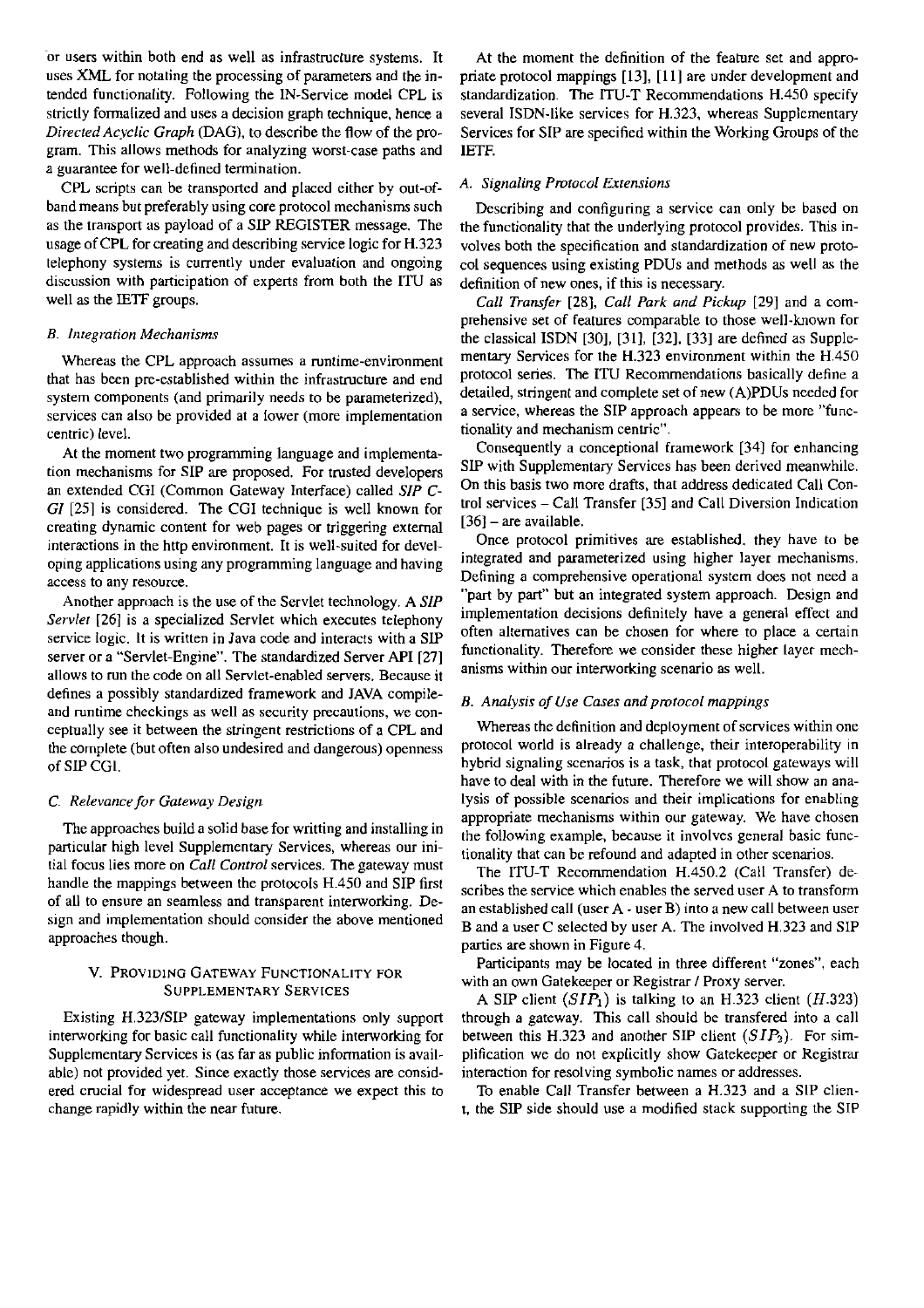

Fig. 4. Schematic scenario for Call Transfer

*REFER* [35] call control extension and must interact with an H.323 stack supporting H.450.2. The sequence of messages between the gateways and the three entities  $(SIP_1, H.323, SIP_2)$ is descnbed schernatically within the following paragraph. Additionally signaling details are shown in Figure 5.

In SIP an unattended transfer (the Counterpart to the blind transfer in H.323) of a call is instantiated by laying the connection with the endpoint, which should be transfered, on hold. This can be achieved by sending an INVITE (hold) message (2). When this is confirmed, a REFER message (3) from the transferor to the transferee is sent. If the transferee is willing to accept the call transfer, it signals this by a 202 ACCEPTED message.

The REFER rnethod indicates, that the recipient should contact a third party using the contact information provided in the method. The REFER message is "translated" by the gateway into its H.323 equivalent. a FACILITY request (3). The REFER method indicates, that the recipient should eontact a third party using the contact information provided in the method.

To transfer the call the REFER-headers *Refer-To* and *Referred-By* are used to convey the necessary information. On the H.323 side the FACILITY message is a  $Q.931$  message type defined within the H.225 protocol [37]. Both messages contain (among other infonnation) the address of the new endpoint. With this information a H.225 SETUP sequence (5) to the new endpoint is initialized, which is tumed into an **iNViTE** message from the H.323/SIP-Gateway.

After a successful negotiation between the H.323 client and  $SIP<sub>2</sub>$  (messages sequence 5) and the receipt of a CONNECT (6) messages at *H.323* the initial connection is released (8) using H.225.0 RELEASE COMPLETE message. On the SIP side the connection is tom down by the gateway, using a sequence of NOTIFY (8) and 200 OK, BYE and 200 OK (9).

The generally known and implemented interworking techniques can be used to perform the appropriate the H.323/SIP and H.245/SDP (capability handling) mappings.

The description (with its several mappings and transitions) should show that the (prototyping) test and deployment of Sup-



Fig. **5.** Call Transfer **signaling with** gareways

plementary Services can benefit from the availability of a flexible notation and mntime Support for protocol sequences and payloads within the gateway.

#### *C. Integrating Supplementaty Services into our Gareway*

To enable Supplementary Services over a gateway, several of the cornponents shown in Figure 2 are involved and have to be changed or enhanced.

First of all. signaling stacks that provide the low-level functionality for the services (being able to generate and interpret appropriate PDUs such as FACILITY and REFER in our example) have to be chosen and integrated. By interfacing them via Linkage modules this is possible either by enhancing the existing stacks or replacing them witb new ones without breaking the core functionality.

The protocol message translation and their semantic interpretation will be done within the core components H2S and S2H. Through the usage of scripting for notating both static message mappings as well as dynamic protocol state transitions our implementation is well suited for doing that in a fast rapid prototyping way.

We consider this integrated scripting functionality as one of its main benefits, because it enables us to quickly react on changes in the specifications and do selective tests. Additionally the question of whether unexpected and undesired feature interactions may occur can be practically rnonitored.

### VI. CONCLUSIONS AND FUTURE WORK

Within this paper we have described the design and implementation of an extendable full Open Source H.323/SIP gateway that will form the core of our ongoing work on providing Supplementary Services for both IP telephony protocol worlds. We consider the use of scripting within the gateway logic as promising approach that should be discussed as work in progress.

The source code of the gateway (in its version without H.450